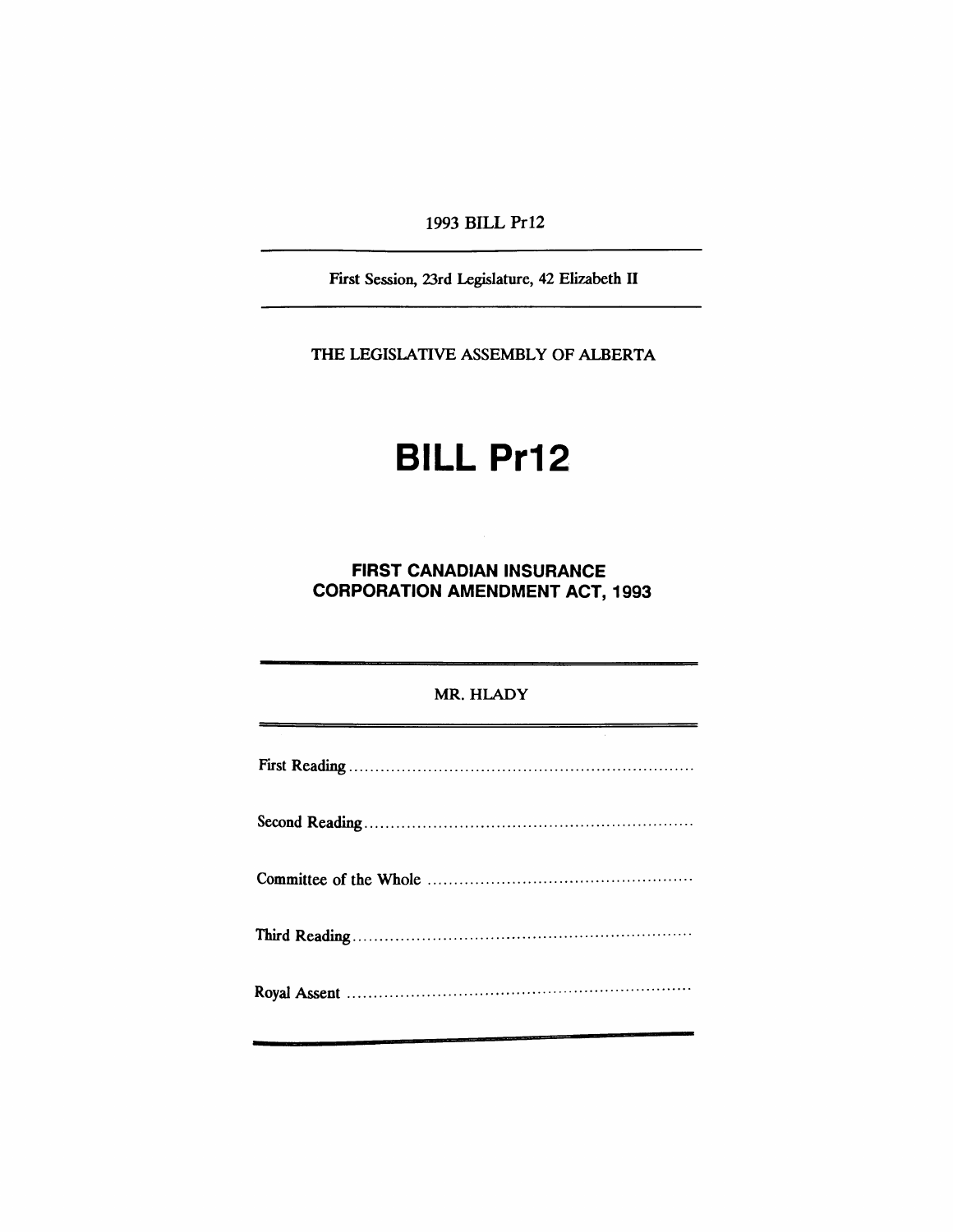*Bill Pr12* Mr. Hlady

 $\ddot{\phantom{0}}$ 

## **BILL Pr12**

1993

 $\bar{\mathcal{A}}$ 

## **FIRST CANADIAN INSURANCE CORPORATION AMENDMENT ACT, 1993**

*(Assented to* , 1993)

WHEREAS the First Canadian Insurance Corporation was incorporated by the First Canadian Insurance Corporation Act, being chapter 52 of the Statutes of Alberta, 1987; and

WHEREAS a petition has been presented praying that the Act be amended as hereinafter set forth and it is expedient to grant the prayer of the petition;

THEREFORE HER MAJESTY, by and with the advice and consent of the Legislative Assembly of Alberta, enacts as follows:

1 The *First Canadian Insurance Corporation Actis amended by this Act.*

*2 Section* 3 *of the First Canadian Insurance Corporation Act is amended by deleting the figure of* "\$5 000 000" *and substituting* "\$20 000 000 *therefor.*